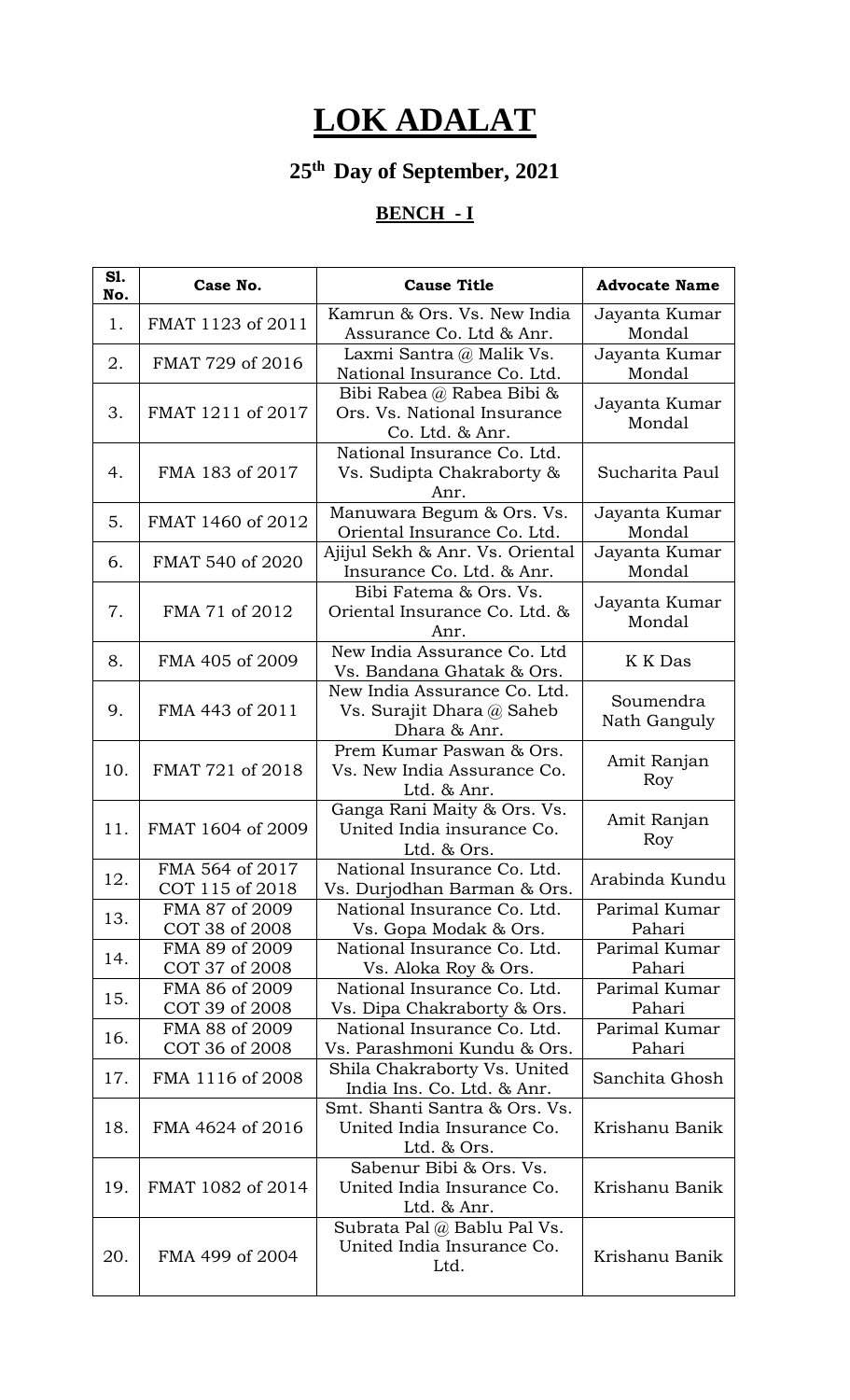| 21. | FMA 1240 of 2008  | Sanjoy Saha Vs. United India<br>Insurance Co. Ltd.                          | Krishanu Banik          |
|-----|-------------------|-----------------------------------------------------------------------------|-------------------------|
| 22. | FMAT 400 of 2011  | Sumitra Devi @ Mahato &<br>Anr. Vs. United India<br>Insurance Co. Ltd.      | Krishanu Banik          |
| 23. | FMA 968 of 2013   | Swapan Bhowmick Vs. United<br>India Insurance Co. Ltd. &<br>Anr.            | Sanchita Ghosh          |
| 24. | FMA 699 of 2005   | Shama Parwen & Ors. Vs.<br>United India Insurance Co.<br>Ltd.               | Krishanu Banik          |
| 25. | FMA 368 of 2001   | Smt. Subhra Gupta & Ors. Vs.<br>United India Insurance Co.<br>Ltd.          | Krishanu Banik          |
| 26. | FMA 348 of 2004   | Swapan Kr. Dey & anr. Vs.<br>United India Insurance Co.<br>Ltd.             | Krishanu Banik          |
| 27. | FMA 871 of 2012   | Tamirannesa Bibi & Ors. Vs.<br>New India Assurance Co. Ltd<br>& Ors.        | Krishanu Banik          |
| 28. | FMA 1505 of 2011  | Manija Molla & Ors. Vs. New<br>India Assurance Co. Ltd &<br>Anr.            | Krishanu Banik          |
| 29. | FMA 592 of 2010   | Dolarani Singha & Ors. Vs.<br>United India Insurance Co.<br>Ltd.            | Krishanu Banik          |
| 30. | FMAT 89 of 2019   | Sk. Mafijul @ Sekh Mafijul Vs.<br>United India Insurance Co.<br>Ltd. & Anr. | Krishanu Banik          |
| 31. | FMA 1523 of 2008  | Bikash Ghosh Vs. United<br>India Insurance Co. Ltd. &<br>Anr.               | Sanchita Ghosh          |
| 32. | FMA 359 of 2011   | Angura Begam Vs. National<br>Insurance Co. Ltd. & Ors.                      | Krishanu Banik          |
| 33. | FMA 261 of 2003   | Wasira Begum & Ors. Vs.<br>United India Insurance Co.<br>Ltd.               | Krishanu Banik          |
| 34. | FMAT 1288 of 2019 | National Insurance Co. Ltd.<br>Vs. Poly Chowdhury                           | Rajesh Singh            |
| 35. | FMAT 1255 of 2019 | National Insurance Co. Ltd.<br>Vs. Smt. Bedana Ghosh &<br>Ors.              | Rajesh Singh            |
| 36. | FMAT 78 of 2010   | Rina Mallick & Ors. Vs. The D.M<br>& Anr.                                   | Sanat Kumar<br>Mallick  |
| 37. | FMAT 609 of 2018  | Umravati Devi Vs. National<br>Insurance Co. Ltd. & Anr.                     | Rakib Hussain           |
| 38. | FMA 2629 of 2016  | ICICI general Insurance Co.<br>Ltd. Vs. Abhinaba Sinha @<br>Singha & Anr.   | Parimal Kumar<br>Pahari |
| 39. | FMA 984 OF 2006   | Diptendu @ Dipenu Sen &<br>Anr. Vs. United India<br>Insurance Co. Ltd.      | Krishanu Banik          |
| 40. | FMAT 1034 of 2012 | Debasish Soren & Anr. Vs.<br>Oriental Insurance Co. Ltd. &<br>Ors.          | Krishanu Banik          |
| 41. | FMA 973 of 2006   | Ranjit Kr. Kundu & Ors. Vs.<br>United India Insurance Co.<br>Ltd.           | Krishanu Banik          |